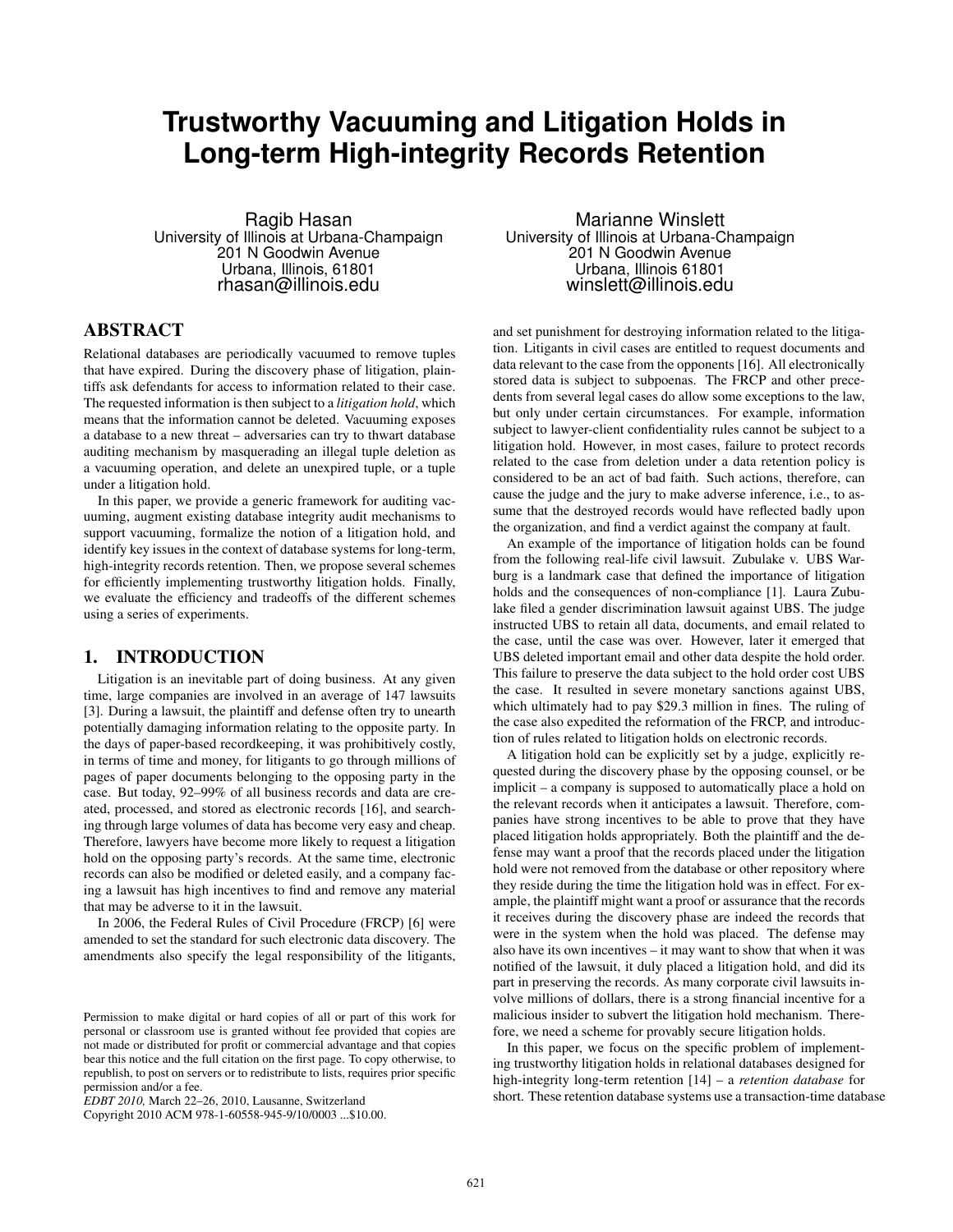to store all versions of tuples. Normal SQL queries are translated to a temporal query by the transaction-time layer. So, regular user applications and queries can run without any changes. In such a database, modifying an existing tuple causes a new version of the tuple to be inserted. SQL deletes result in insertion of a special deletion record, but older versions are retained. Each organization maintains a set of *retention policies*, as mandated by law and/or corporate strategy. Each database tuple has a specific retention period, defined by a retention policy. After the retention period ends, the tuple is shredded from the database. The shredding is performed by a periodic process which vacuums all the tuples that have expired after the last shredding event.

In such a database, existence of a litigation hold on a tuple will prevent it from being vacuumed even if it has expired. An adversary can attempt to remove tuples under a litigation hold in two ways: first, she can try to remove a tuple under a hold before it has expired. For example, the adversary can bypass the DBMS and remove the tuple from the DB files by editing it in a binary editor. However, researchers have developed trustworthy auditing schemes to detect any such attempts by an adversary to tamper with the current database content [14]. The other option is to remove expired tuples still under a hold, by subverting the vacuuming process. In this paper, we address this particular threat of making vacuuming trustworthy for retention databases.

Contributions. The contributions of this paper are as follows:

- 1. We formalize the notion of litigation holds in databases for long-term high-integrity records retention, and define the threat model.
- 2. We present four schemes for implementing litigation holds. These schemes address the challenges of fast placement, removal, and auditing, as well as having a small footprint.
- 3. We provide an refinement to vacuum-aware audit scheme the Log-consistent Database Architecture (LDA), to make it efficient.
- 4. We present a generic scheme for verifying vacuuming events for compliance with expiration and litigation hold policies.
- 5. Through experiments with TPC-C data, we demonstrate the speed and space tradeoffs of the four schemes and show which scheme should be chosen in a variety of common situations.

The rest of the paper is organized as follows: in Section 2, we present background information related to DBMS architectures for long-term high-integrity records retention. We provide a threat model for database vacuuming and litigation holds in Section 3, and present the semantics for setting and removing litigation holds in Section 4. Next, we describe four schemes for implementing litigation holds in Section 5. We provide a generic model for vacuuming in Section 6. We discuss and evaluate performance in Section 7. Finally, we conclude in Section 9.

# 2. BACKGROUND

## 2.1 Litigation holds under US civil law

In the United States, the Federal Rules of Civil Procedure (amended in 2006) [6] defined the nature and scope of a litigation hold. According to rule 34(a) of FRCP, all electronically stored information (ESI) is subject to discovery by the litigating parties. A plaintiff is required to preserve and retain such information. The advisory committee on rules noted that, "When a party is under a duty to preserve information because of pending or reasonably anticipated litigation, intervention in the routine operation of an information system is one aspect of what is often called a *litigation hold*.

Among the factors that bear on a party's good faith in the routine operation of an information system are the steps the party took to comply with a court order in the case or party agreement requiring preservation of specific electronically stored information" [6]. FRCP also defines the scenarios when a party becomes obligated to preserve information: "A preservation obligation may arise from many sources, including common law, statutes, regulations, or a court order in the case" [6].

FRCP Rule 37(f) prevents an organization from deleting expired tuples via regular cleanup mechanisms, which implies that ordinary data retention and shredding policies should not be applied to the data under a litigation hold.

According to Rule 26(f) of FRCP, opposing parties must organize a discovery conference to decide a plan for discovery. Based on the plan, information must be disclosed within the next 30 days (or any schedule set by court) per Rule  $26(a)(1)(D)$ .

## 2.2 Databases for long-term, high-integrity records retention

Government regulations have mandated the protection of integrity of business and medical records. In the United States, Federal and state regulations such as the Sarbanes-Oxley Act [21], Gramm-Leach-Bliley Act [7], and Securities and Exchange Commission rule 17a-4 require businesses to retain all routine records for specific multi-year retention periods. Non-compliance with these regulations can bring large fines as well as prison sentences for the company's officers. As a result, compliance-related software systems have proliferated in industry, as businesses seek turnkey solutions to compliance.

While most existing efforts have focused on non-structured data such as email and files, most business records are stored in structured form in relational databases. Mitra et al. presented the design of an architecture for databases for long-term, high-integrity records retention [14]. Their threat model translates the businesslevel threats targeted by Sarbanes-Oxley and SEC rule 17a-4 into IT-level threats. Their threat model assumes that users commit database records correctly, but after some time, regret their own actions, and wish to modify or delete records that are in the database. Users may also regret that certain information was not inserted into the database, such as a large purchase order that would have improved the bottom line during the previous financial reporting period. In this case, a user may try to insert backdated information into the database. The adversaries in their threat model are insiders who may have superuser privileges and who have incentives to undetectably modify or delete database tuples, or retroactively insert them. Mitra et al. provided a scheme where an auditor can detect any tampering attempt. This depends on the use of write-once readmany (WORM) storage devices, which are the standard file servers used in US public companies to satisfy retention requirements for email and other unstructured business documents.

Databases must be periodically vacuumed in order to shred expired records [18]. The vacuuming process looks at the retention policies, and using them it chooses which tuples need to be shredded from the database. A shredding action vacuums the tuple, i.e., removes it from the database as well as from the database index or any other location where the tuple may be mentioned or referenced.

In Mitra et al.'s Log-consistent Database Architecture (LDA) [14], a transaction-time database is used. Insertions of new tuple versions as well as vacuuming of expired tuples are recorded immutably in a special *compliance log* kept in a write-once-readmany or WORM storage device. Using a special cryptographic hash function, auditors perform an audit of the database by first computing a hash over the tuples currently in the database, and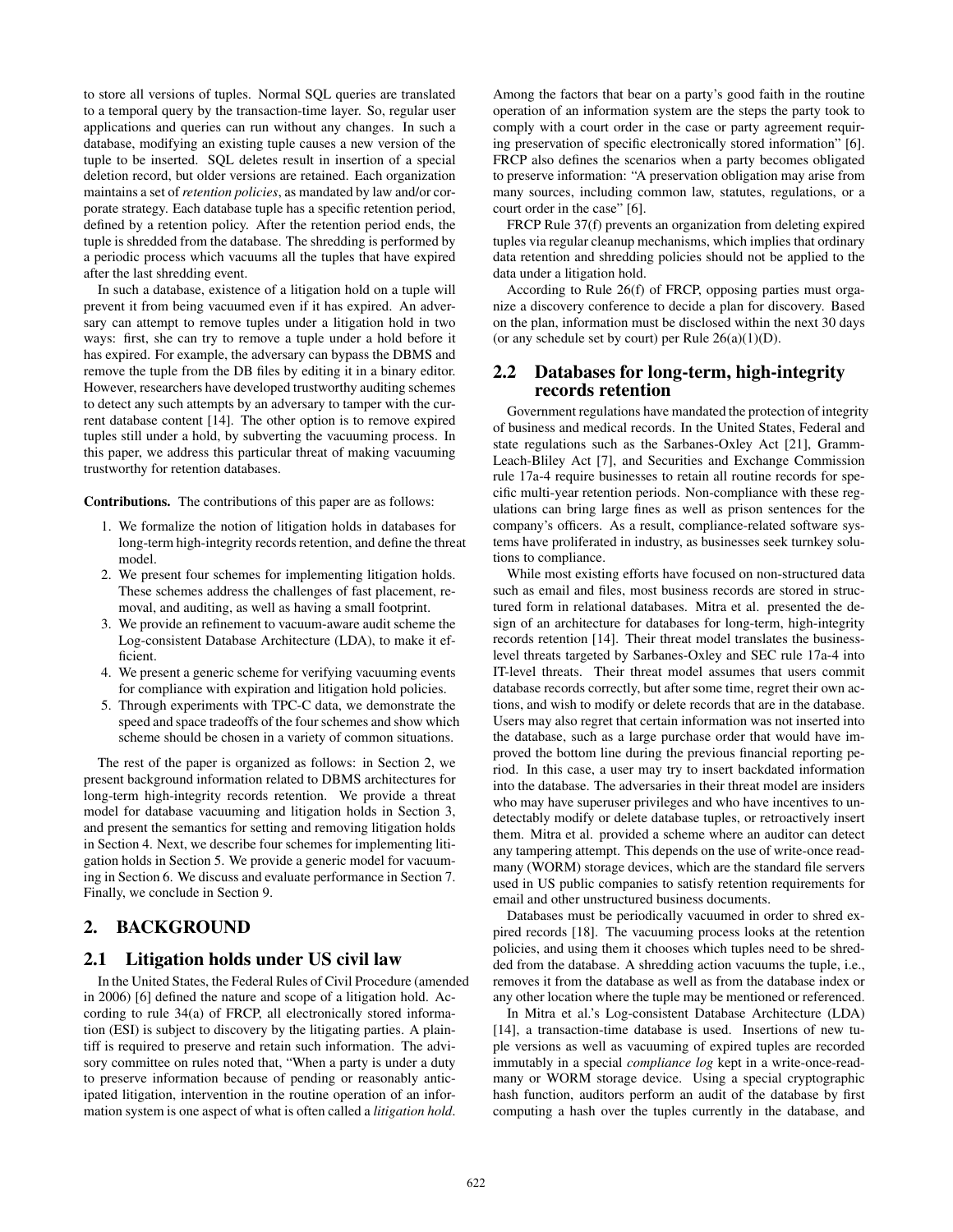

Figure 1: Threat model parameters, and different events

comparing this to the hash of the union of tuples in the compliance log and the tuples present in the database at the time of the last audit. If the two hash sums are the same, then the database passes its audit and the auditor puts a signed snapshot of the current database state on the WORM storage server, for use at the next audit.

In LDA, a scheme for trustworthy shredding of records from databases for high-integrity records retention was presented. In this scheme, a periodic vacuuming process vacuums expired tuples. It runs as an ordinary transaction, except that it bypasses that transaction time layer. The vacuuming process log all the vacuumed tuples into the compliance log. During the next audit, the auditor checks an expiry relation (containing expiration times for various relations), and verifies whether the tuples recorded in this log had indeed expired at the time of the vacuuming event. The database audit process also takes into account that the shredded tuples are no longer in the current state of the database, and therefore the audit process is modified accordingly. However, LDA does not support litigation holds, and the vacuum-aware audit scheme as described in [14] is very inefficient as it requires the auditor to recompute the hash of the previous database snapshot (as opposed to using the stored hash from the last audit).

# 3. MODEL

The nature and scope of litigation holds on relational data depends on assumptions made about the system, operational, and adversarial models. In this section, we discuss these models. We start by looking into the system model.

## 3.1 System and operational model

Litigation involves events that have already taken place. Thus the records subject to litigation holds are also historical in nature, and will be subject to the usual records retention requirements of the business. We assume that the DBMS used for this purpose is a *records retention database* as defined in Section 1 (i.e., running on top of a transaction-time database). Each relation has an retention period, and therefore each tuple has an expiration time, after which it can be vacuumed from the database. We assume that the vacuuming process is not trustworthy, and can be subverted by the adversary. We also assume that the organization maintains writeonce-read-many or WORM storage servers.

Such WORM servers are already widely deployed, and export a narrow file system interface. While most WORM servers use magnetic disks to store data, a firmware enforces the write-once semantics. Once a file has been closed, the WORM guarantees that it will be immutable for the rest of its retention period (as set by the

administrator). The WORM servers sold by vendors today provide strong immutability guarantees – even administrators cannot overwrite a file stored on a WORM storage server, shorten its retention period, or delete an unexpired file once it has been committed to the server. (The WORM manuals actually instruct administrators to be careful in configuring the system, as any mistakes will render the WORM unusable.) We also trust that the WORM server uses a trustworthy and tamper-proof clock. Vendors already provide such functionality (e.g., the Snaplock compliance clock from NetApp).

During a civil lawsuit, opposing counsel intends to get access to the database records related to the case. Once the records are identified in the e-discovery phase, they are placed under a litigation hold, indicating that these records are not to be removed from the database, even if they expire. After e-discovery, the defense usually has up to 30 days to produce the held content for the disclosure phase. The records under the hold can also be subpoenaed any time during the litigation.

## 3.2 Adversarial model

We assume a strong insider adversary with superuser privileges in the system. Malory, the adversary, can impersonate any other local user, can delete, move, or create content on the magnetic storage used for ordinary database files. Therefore, he can tamper with the database by removing the tuples he does not want to retain. However, an auditor will be able to detect such tampering (e.g. using an existing audit scheme such as LDA [14]), and this will lead to adverse inference. Instead, we focus on the threat where Malory subverts the litigation hold itself.

We trust that existing files on the WORM storage servers cannot be subverted by Malory. This trust assumption is reasonable because WORM storage servers are designed to withstand exactly such attacks even by superusers. We also trust that when auditors run a query, she gets a correct answer. This is also reasonable, because if Malory modifies the DBMS engine, he will easily be caught by the auditor if she checks the hash of the code to detect any tampering with the DBMS software. Also, during an audit, the auditor can run her own software on the database directly, rather than relying on software supplied by Malory.

## 3.3 Threats

We address threats to the tuples that are under a litigation hold. As a superuser, or with help from a bribed superuser, Malory can of course remove such tuples. However, our goal is to ensure that any such attack will be detected by an auditor during the next audit. Going through the DB interface to remove such tuples will leave enough evidence that will show up in a future audit. We focus in particular on the trustworthiness of vacuuming, i.e., we want to ensure that if during vacuuming, Malory attempts to remove tuples that have expired but are still under a hold, it will be detected by the auditor.

Another threat may be that, when the litigation hold is placed during the e-discovery phase, Malory can try to prevent some or all tuples from falling under the hold. For example, Malory can present a partial view of the database to whoever is placing the hold. To protect against this, any litigation hold scheme must either require that the hold be placed by a trusted auditor, or else provide a way to verify that the hold was placed correctly.

Malory can try to tweak the DBMS server clock to set it in future during vacuuming. This can cause the vacuumer to incorrectly vacuum tuples that are yet to expire.

Finally, Malory can attempt to subvert the vacuuming process and the auditor by tampering with the retention period information, and other associated organizational policies. For example, suppose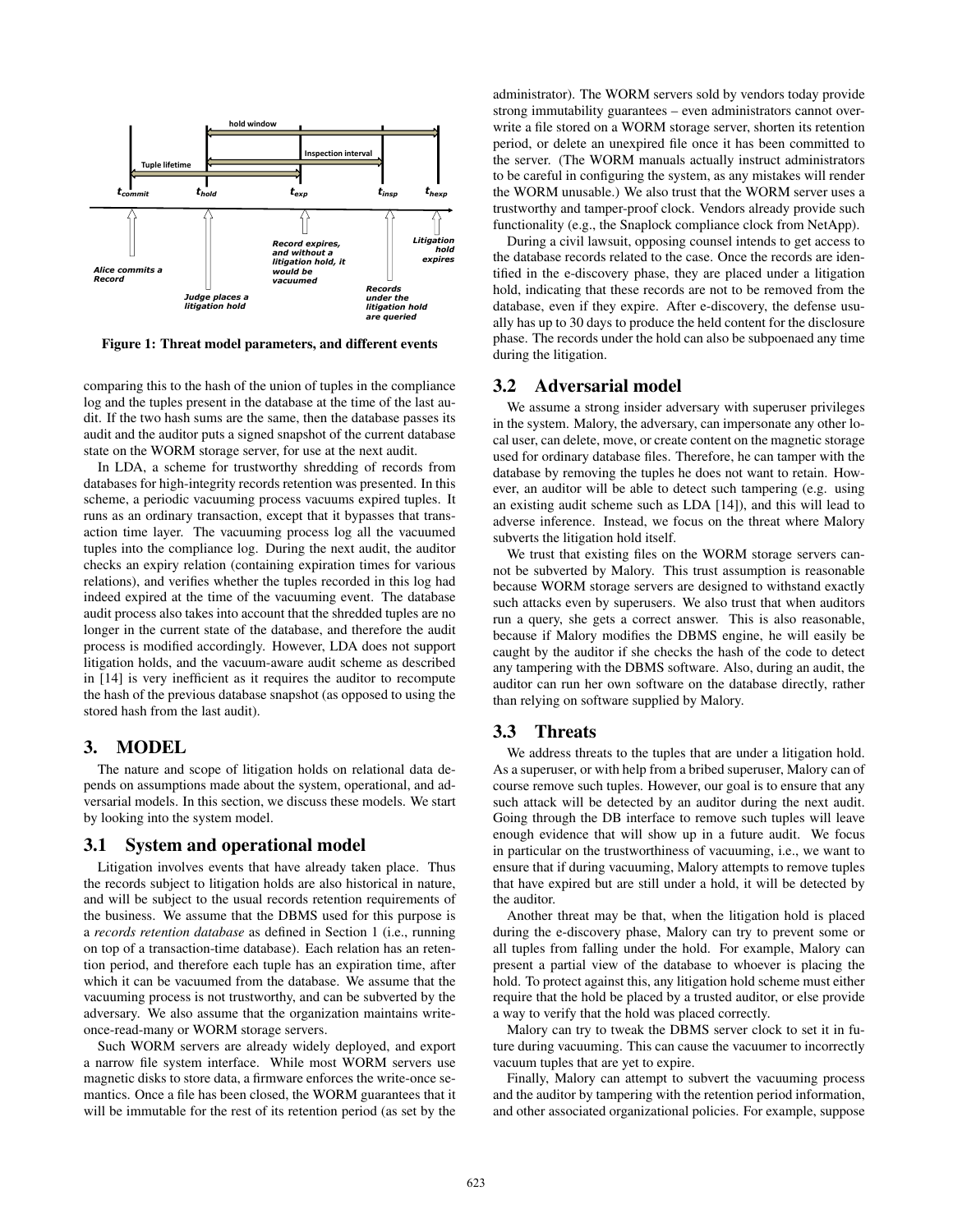that the retention period for a business record is 5 years. However, Malory may want to change it to 1 year only, before the next vacuuming. This will cause all 1 year-or-older tuples in this relation to appear as expired, causing them to be vacuumed.

## 3.4 Threat model parameters

We illustrate the threat model in terms of the following events, as shown in Figure 1.  $t_{commit}$  is the time when Alice commits a tuple to the database. The tuple expires at time  $t_{exp}$ . At time  $t_{hold}$ , Judge Judy places a litigation hold on the tuple. Note here that  $t_{exp}$ must be after  $t_{hold}$  (i.e.,  $t_{exp} > t_{hold}$ , because otherwise the tuple has already expired and will not fall under the hold by law, as long as it has been shredded. At time  $t_{insp}$ , Bob, the opposing counsel, asks Alice for a copy of all the records that fell under the litigation hold. At this point, Alice has to present all such tuples. Bob also wants a proof that these are indeed the tuples that fell under the hold. Here,  $t_{insp}$  can be before or after  $t_{expt}$ . If  $t_{insp} < t_{exp}$ , then the tuple has not yet expired, and therefore, an audit of the database will prove that this tuple has not been removed. If  $t_{insp} > t_{exp}$ , then the tuple has expired by the inspection point, but due to the litigation hold, Alice is required to retain it. Therefore, Alice has to prove that she has retained the tuple even though it has expired.

# 4. LITIGATION HOLDS IN RELATIONAL DATABASES

While the notion of litigation hold is well known in law, its application to relational data is comparatively new. In this section, we formally define a litigation hold in the context of relational databases.

#### 4.1 Litigation holds

We model a litigation hold in the case of a database based on the requirements specified in FRCP:

For a database D, we define a *litigation hold* (LH) as follows:

$$
LH = \langle q_{(t_1,t_2)}, t_s, t_e, D \rangle,
$$

where  $q(t_1,t_2)$  is a temporal query over D (in the time interval  $t_1 - t_2$ ), and  $t_s$  and  $t_e$  are the litigation hold start and end times respectively. Here,  $t_1$  and  $t_2$  represent the two extreme endpoints of the time epoch the query  $q_{(t_1,t_2)}$  examines. For example, if  $q_{(t_1,t_2)}$ asks for all patients who had a cancer diagnosis in 1994–1996 and had a diagnosis of diabetes within the four years immediately preceding their cancer diagnosis, then  $t_1 = 1990$  and  $t_2 = 1996$ . By definition of litigation holds, the times  $t_1$  and  $t_2$  must be prior to  $t<sub>s</sub>$ , i.e., the time when the litigation hold starts. So, we have the following constraints here:  $t_1 \le t_2 \le t_s < now$ , and  $t_s < t_e$ .

Under FRCP, the result of running the temporal query  $q$  should remain invariant between  $t_s$  and  $t_e$ . We define  $View(q_{(t_1,t_2)}, t_{hq})$ as the view of the database using the query  $q_{(t_1,t_2)}$  on the database D at time  $t_{hq}$ . We define  $TH(q_{(t_1,t_2)}, t_{hq})$  as the set of tuples which contribute to the different columns of  $View(q_{(t_1,t_2)}, t_{hq})$ .

FRCP requires that the data under the hold must remain in the database during the duration of the hold. We can interpret this in two ways. We define *weak litigation hold compliance* as follows: during the time interval  $[t_s, t_e]$ ,  $View(q_{(t_1, t_2)}, t_{hq})$  remains constant whenever  $t_s \leq t_{hq} \leq t_e$ . In other words, for any time  $t_{hq}$ between  $t_s$  and  $t_e$ ,  $View(q_{(t_1,t_2)}, t_{hq}) = View(q_{(t_1,t_2)}, t_s)$ .

We say that a database has *strong litigation hold compliance* if  $TH(q_{(t_1,t_2)}, t_{hq})$  is the same whenever  $t_s \leq t_{hq} \leq t_e$ . In other words, for any time  $t_{hq}$  between  $t_s$  and  $t_e$ ,  $TH(q_{(t_1,t_2)}, t_{hq})$  =  $TH(q_{(t_1,t_2)}, t_s).$ 

The difference between strong and weak litigation hold compliance is that in weak compliance, we only require the materialized view at hold setup time to be protected, allowing expiration of nonrelated columns of the tuples that contribute to the view. In strong compliance, we require entire tuples to be retained.

## 4.2 Issues

As the law does not precisely define the semantics of a litigation hold, several issues have to be considered. Here, we focus on the following issues related to litigation holds, in the context of relational databases.

Which tuples should we hold? Essentially, a litigation hold query result is a view whose columns may have come from different tuples. Should we assume that all attributes of the tuples that contributed to the query results are subject to the litigation hold? Or, are only the contributing columns under the hold? Note that Rule 26(f)(3) stipulates that "documents must be produced in their original form", so if a tuple contributes to a query, we cannot shred its non-contributing attributes (i.e., change those attribute values to null values), as that might be considered a modification of the data by the opposing lawyers. On the other hand, if the lawyers only want to see the contents of the view, then non-contributing attributes of the underlying tuples can be removed without affecting the view.

What is the granularity of expiration? When a tuple has several attributes, do all of them expire at the same time? For example, a tuple may have financial information, such as total sales value in dollars, which the company may have to keep for a certain time as mandated by law. But suppose the same tuple also has the attributes "name" and "address". Do these attributes have the same expiration time as the sales value? The granularity of expiration has not been clearly defined anywhere. LDA [14] used the model where the lowest unit of specifying an expiration time was a tuple.

What operations to permit on held data? The next issue is whether we should allow ordinary user queries on data subject to a litigation hold. For tuples that have not yet expired, this is not an issue, as they are still in the database and would have appeared in a query even in the absence of a litigation hold. But for data that has expired, but is kept in the database only because of the litigation hold, the question remains – should this data appear in the answer to ordinary user queries on the database? Since the data has expired, it will not appear in the answers to non-temporal queries in any case. In some cases, it is not desirable that the expired data not appear in temporal query results either. In such cases, we may require the translation of a temporal SQL query by the transactiontime layer to include a new condition – namely to look into only unexpired data.

Do litigation holds expose companies to more problems? Finally, depending upon the specific mechanism of marking the tuple under a litigation hold, there is a possibility that future litigation may impose a hold on the previously held information. For example, suppose that Acme Inc. was sued by Trouble Inc. and therefore stored information about the related litigation holds in its storage. Later, DoubleTrouble Inc. sues Acme, and wants access to that stored litigation hold data of the previous case. Under current law, such hold requests are perfectly legitimate, as FRCP allows "all" electronically stored information to be discovered by litigating parties. Ideally, the information stored in response to a litigation hold would not expose the company to further litigation.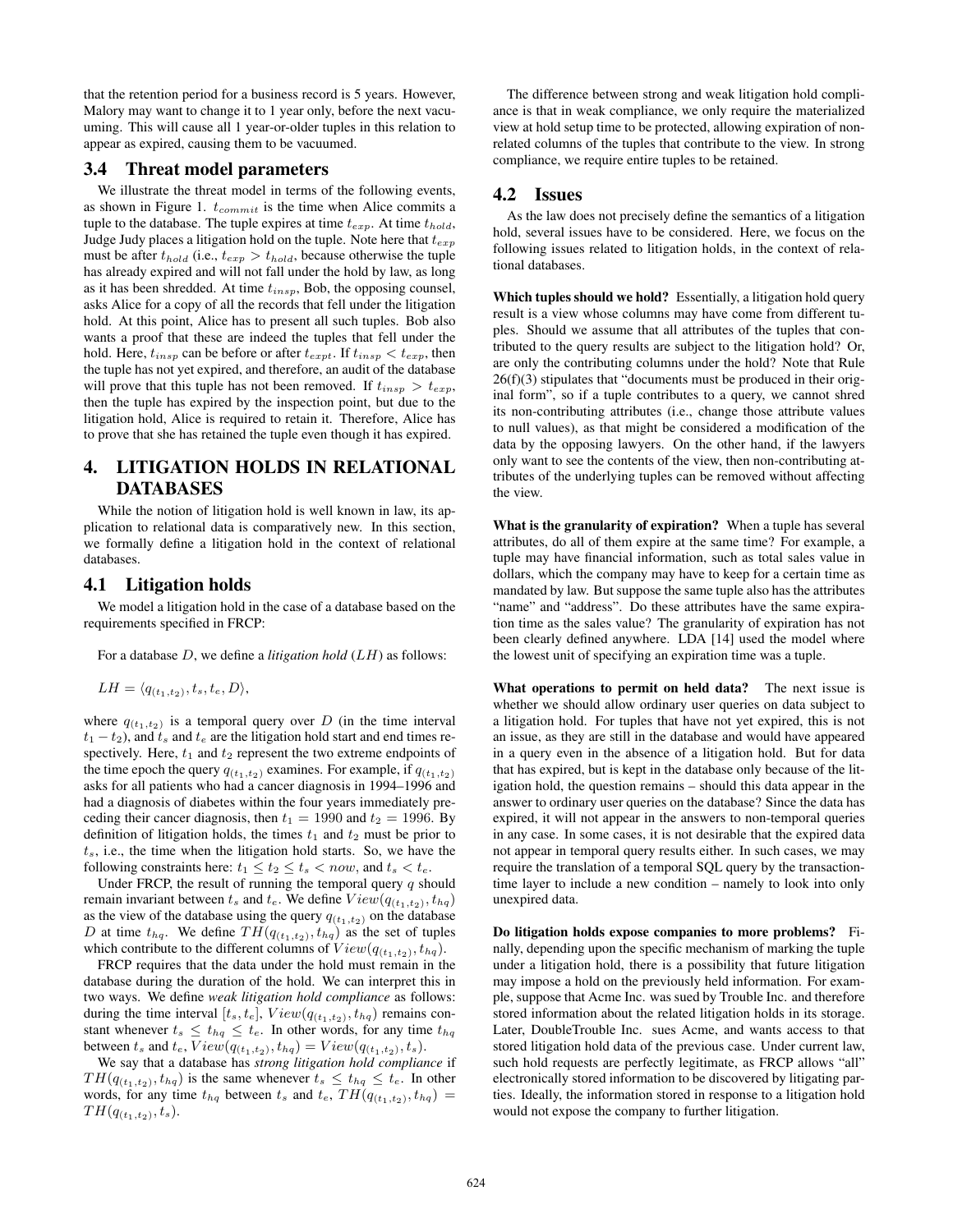Next, we look at the semantics of setting a litigation hold.

## 4.3 Setting litigation holds

We propose that when a litigation hold is to be set during a discovery conference per FRCP Rule 26(f), the litigating parties define the set of holds, by specifying the temporal queries to be used and the duration of the hold. Then, the resulting set of  $LH$  specifications is given to a trusted third-party auditor.

The auditor is given access to the database. There can be a specific auditor role which the auditor can assume. We assume that a litigation hold query executes correctly, and returns correct query results. To ensure that this is true, the auditor can run the query in his or her own software and hardware environment. For less stringent guarantees, the auditor can simply perform an audit of the DBMS (using LDA's [14] audit scheme) right before submitting the litigation hold query.

Here, we describe an SQL-style language syntax for setting litigation holds.

#### SET HOLD name AS  $q$  FROM  $t_s$  TO  $t_e$

Here name is a freeform label that identifies the hold, and  $q$  is the hold query. The DBMS should only allow this command for setting a hold, if it is given by a principal acting in the auditor role. This command causes the hold  $LH$  to be applied to the database D, and suspends the expiration times as specified in the retention policies for the affected data.

## 4.4 Renewing litigation holds

Litigation holds should be renewed from time to time if necessary. For example, it is not often known how long a particular civil litigation will last. A case may continue longer than originally thought, necessitating the renewal of the hold.

In our model, a hold  $LH$  can be renewed by an auditor using the following syntax:

#### EXTEND HOLD name UNTIL  $t_e$

This extends the end time of the litigation hold  $LH$  to  $t_e$ .

## 4.5 Removing litigation holds

Removal of litigation holds can occur in several ways. A litigation hold can expire because the end time  $t_e$  has passed. Or, the case may be over before  $t_e$ , so the company may want to remove the hold. Expired litigation holds could be removed automatically by a periodic process, but that introduces a new vulnerability – Malory can try to convince that process into removing valid, unexpired holds. So, we require that litigation holds must be removed explicitly by a principal acting in the auditor role.

We define the following syntax:

#### DROP HOLD name

This causes the litigation hold  $LH$  on  $D$  to be removed. If the tuples affected under the hold are still in the database, the vacuuming process would now be allowed to vacuum them.

# 5. ARCHITECTURE

In this section, we define several schemes for supporting litigation holds. The goals of the design of the schemes are as follows:

- Space overhead: A hold should have a small footprint, and support overlapping holds with minimal space overhead.
- Placement time: The hold placement time should be small.
- Vacuuming: Vacuuming should not be adversely impacted by litigation holds.
- Querying: Querying for held data should be fast and efficient.
- DB Kernel: The holds should not require changes to the database kernel.

Through these schemes, we want to ensure that tampering with litigation holds will be difficult. Some of our schemes will prevent any tampering of the holds, while other schemes will not prevent the adversary from tampering with the hold, but will ensure that any such tampering will always be detected by an auditor during the next audit.

We model a litigation hold scheme in terms of the following: a hold definition step (used to set up a hold), a hold query method (used during vacuuming or audits to query for held tuples), a hold audit process (used to verify compliance with litigation holds), a hold renewal process, and a hold removal process. We assume that during an audit, the auditor can obtain the list of vacuumed tuples in a trustworthy manner by consulting log files on WORM. We elaborate on the auditing framework in Section 6.

## 5.1 Finding tuples that contribute to a view

To set a hold, we need to figure out which tuples *contribute* to a hold. Holds are defined by lawyers in natural language, and that descriptions of what to hold are most naturally expressed in terms of business objects. Such a hold can be defined as a query on the underlying relations. Placing a hold may require us to figure out which tuples actually contribute to the query results.

To determine which tuples contribute, we build upon the work by Cui et al. in [8]. Cui et al. showed that contributing tuples for a Select-Project-Join (SPJ) view can be determined through a single relational query over base relations. This lineage derivation scheme involves splitting the original query into queries for base relations. With some refinements, the same technique was extended to aggregation views as well.

As an example of Cui et al.'s scheme [8], suppose that we have the base relations ITEM(item\_id, item\_name, item\_quantity), WARE-HOUSE(store\_id, warehouse\_name, zipcode), and INVOICE( store\_id, item\_id, quantity, price, date). And we have the following view:

CREATE VIEW info61820 AS

SELECT warehouse name, item name, quantity FROM WAREHOUSE, ITEM, INVOICE WHERE INVOICE.store id = WAREHOUSE.store id AND IN-VOICE.item\_id = ITEM.item\_id AND WAREHOUSE.zipcode="61820"

Suppose that in the materialized view for this, we have the row  $\langle$ "Lowes", "Box", 25). To determine the actual tuples that contribute to this row, we can apply Cui et al.'s split operator to split the original query used in the view, and convert it into queries to the base relations, as shown below:

SELECT \* FROM WAREHOUSE WHERE zipcode="61820" AND warehouse\_name="Lowes" SELECT \* FROM ITEM WHERE item\_name = "Box" SELECT \* FROM INVOICE WHERE quantity=25

Note that FRCP does not define whether it is enough to enforce the hold on the materialized view, or whether we have to keep the original tuples. So, in the remainder of this paper, we provide schemes for both of theseoptions (i.e., store materialized view, or store contributing tuples).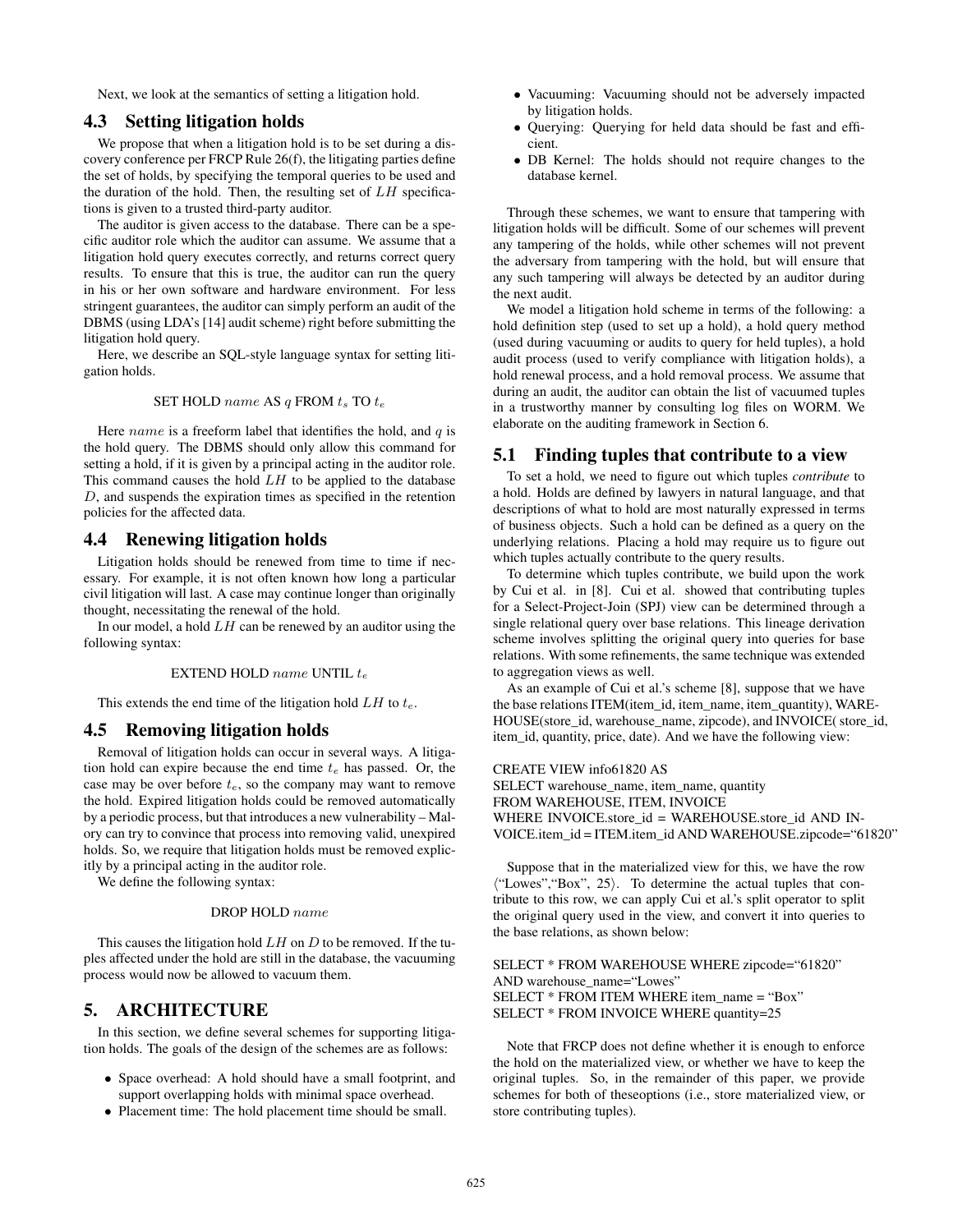# 5.2 Four schemes for litigation holds

Here we propose four schemes for litigation holds. Once a query or a set of queries is chosen, Audrey, a trusted auditor, is given the query to run on the database of the defendant. After running the litigation hold query, Audrey adds a temporal SQL clause to the query, indicating that it was run on the database at a particular time. Then she signs the litigation hold query and stores it into the WORM. The litigation hold problem is to ensure that during the lifetime of the hold, the answer to the hold query remains the same, or the tuples contributing to it remain the same, even if the tuples expire and the vacuumer runs.

Broadly, we can divide the schemes into two categories: in the first group of schemes, the tuples constituting the query result, or a projection of those tuples are stored in a file on the WORM server, with the file's expiration time equal to the hold end time. The actual tuples can then be vacuumed from the database when they expire. The second group of schemes does not copy the tuples to WORM; instead they require the vacuuming process to check for holds before removing an expired tuple.

Next, we discuss the details of each of the schemes. For each scheme, we describe the hold setup process, vacuuming scheme, hold extension process, and the audit process. We also discuss the advantages and disadvantages of each scheme.

## 5.3 Scheme 1(a): Storing all query results

The simplest scheme involves storing the entire query result into the WORM. Note that, the query result may consist of attributes (i.e., columns) from many tuples.

Setup. The auditor stores the litigation hold query result in a file in the WORM. The auditor also computes a cryptographic hash of the query result, signs the hash, and stores it in the WORM. The expiration time of the file containing the query results and the hashes is set to the expiration time of the hold.

Vacuum. No change to the vacuum process is needed. When any tuple in the database contributing to the hold query result expires, it can be vacuumed from the database as part of the regular shredding process.

Audit. At the disclosure phase, the defendant simply presents the file containing the hold query result and the signed hash of the result to the plaintiff or the judge. The defendant cannot modify the query result without detection as it is signed by the auditor. Auditing such a litigation hold query is also very simple – the auditor verifies the signature on the hash of the query result stored on WORM.

Extension. To extend a hold, the expiration date of the file containing the query result needs to be extended to the new end date. Today's WORM servers provide an operation for this purpose.

Removal. When a hold is set, the file containing the hold query results is given an expiration time based on the hold duration. So when the hold ends, the file of results will also reach its expiration time. Then it can simply be removed from the WORM by the WORM administrator (since the file has expired, the WORM permits its deletion).

Advantages. Under this scheme, no change to database shredding/vacuuming is needed. The vacuumer can remove all expired tuples from the database. The vacuumer does not need to consider the holds. Audits also do not need to change; audit schemes such as LDA audit can proceed without considering the existence of litigation holds.

Disadvantages. There is a potential of a large overhead in terms of space. There might be several litigation holds issued from the same or different lawsuits. These litigation hold query answers may have substantial overlap. In that case, there may be several hold result files with a lot of common data that need to be stored on WORM. Also, searching, sorting, and querying the tuples will become difficult (to do that, the results would have to be exported to a database). It is also not very clear whether this will satisfy the legal requirement of keeping data "in original form", per FRCP. Finally, the view itself can be subject to a later litigation hold. As we are specifically marking the data related to the case and storing them on WORM, future lawsuits have the option to place a hold on the WORM data.

Analysis. The space overhead of this scheme depends on the size of the litigation hold query result. The execution time overhead for hold placement is the time required to write the query result to the WORM device, therefore it is also dependent on the query result size. The execution overhead for vacuuming is zero. The litigation hold audit overhead is simply the time to verify the signature on the stored query result, therefore it is also dependent on the size of the query result.

# 5.4 Scheme 1(b): Storing all tuples contributing to query results

In the next scheme, we require storing all the tuples in that contribute to the query result, in a file stored on the WORM.

Setup. The auditor runs the litigation hold query, and then applies Cui et al.'s algorithm to decompose the query into queries on base relations. Thus, the auditor finds the list of contributing tuples. The auditor stores all of these tuples in a file in the WORM. The auditor also computes a cryptographic hash of these tuples, signs the hash, and stores it in the WORM. The expiration time of the file containing the query results and the hashes is set to the expiration time of the hold. Whether we hold all the contributing tuples, or only the contributing columns of those tuples is a separate and interesting question, as we discussed in Section 4.2.

Vacuum. Like scheme  $1(a)$ , no change to vacuum process is needed. When any contributing tuple expires, it can be vacuumed from the database as part of the regular shredding process.

Audit. The audit of the litigation holds in this scheme is the same as scheme 1(a). Similarly, database integrity audits (e.g., LDAstyle) are not affected,

Extension. Extending a view is done in the same manner as scheme 1(a).

Removal. This is the same as the removal scheme of 1(a).

Advantages. The advantages are the same as scheme 1(a). We have one additional advantage here: since the contributing tuples are stored rather than just the query result, this scheme fulfills the legal requirement of storing data "in original form", as required by FRCP.

**Disadvantages.** Like scheme  $1(a)$ , we face the same overheads due to overlapping holds. Since we are storing the contributing tuples in their entirety, we incur more space overhead than scheme 1(a). The space overhead ranges from, at a minimum, the same as for 1(a), up to something much larger. The worst case would be the case of aggregate queries. For example, if the query is to find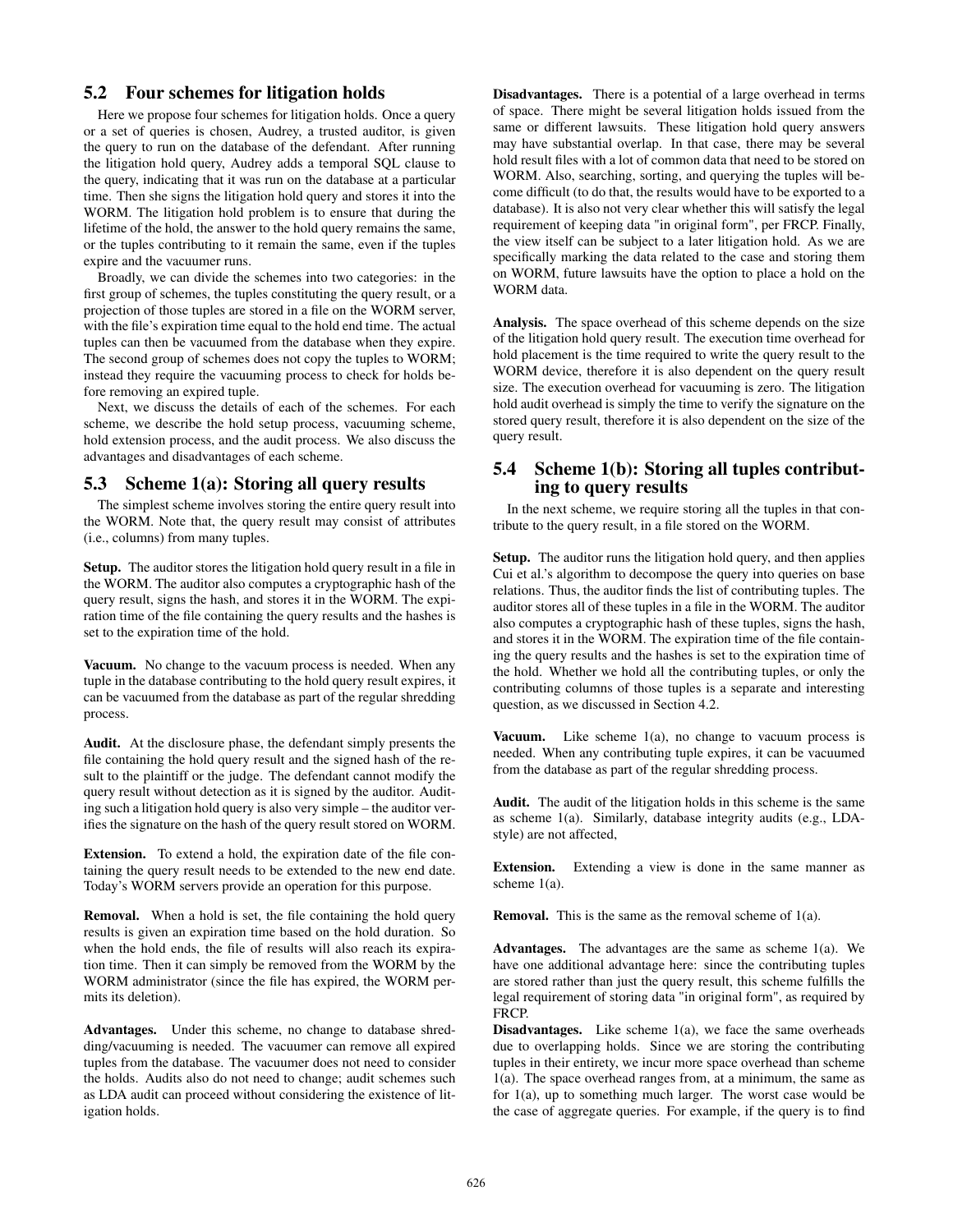the SUM of an attribute of 100,000 tuples, then for scheme 1(a), we will only need to store a single value, the sum. But for scheme 1(b) (as well as the following two schemes), all 100,000 tuples will have to be held.

There is also a chance of inadvertently disclosing sensitive information as the tuples are all stored on the WORM. For example, suppose that the original litigation hold query was just about all invoices from a particular store. Also, suppose that one of the contributing tuples is from the Customer relation. In this case, we store the tuple from the Customer relation in its entirety. So, all columns of the tuple from the Customer relations will be stored on WORM, and be potentially exposed to the other party, even though the litigation hold query only required keeping the customer name, and not the customer's other information. Thus, there is a possibility that this scheme might inadvertently disclose sensitive data to the other party in litigation. The additional fields of the Customer relation will also be subject to future litigation holds, even after the original tuples expire.

Analysis. The space overhead of this scheme depends on the size of the litigation hold query result, and ultimately, the number of the tuples contributing to the query results. The execution time overhead for hold placement is the time required to write the contributing tuples to the WORM device, therefore it is also dependent on the size of the hold query result and the contributing tuples. Like the previous scheme, the execution overhead for vacuuming is zero. Time overhead to extend a hold is the same as scheme 1(a). The litigation hold audit overhead is simply the time to verify the signature on the stored tuples, therefore it is also dependent on the size of the contributing tuples. Finally, the removal overhead is essentially the time needed to delete the expired file of tuples from the WORM, and therefore very small.

## 5.5 Scheme 2: Hold counter

In this scheme, we introduce a new relation named the hold counter relation. The schema of this relation is as follows:  $\langle tuple\_ID,$  $hold\_ID$ ). The relation can be stored in the same database, or can be put on a separate transaction-time database containing only this relation. The tuple ID field contains the tuple ID of the held tuple. The mapping between litigation hold IDs and the corresponding litigation hold queries should be maintained on an append-only file on the WORM.

Setup. The scheme works as follows: when there are no previous litigation holds. the hold counter relation is empty. Whenever a new litigation hold is being set, the auditor computes the set of contributing tuples (using the same scheme as in  $1(b)$ ), and then for each such tuple, inserts a row into the hold counter relation. The new row contains the tuple ID of the contributing tuple, and the ID of the new hold.

Vacuum. Whenever the vacuuming process is presented with a candidate for vacuuming, it should query the hold counter table to check if any row exists with the same tuple ID. If the query result is empty, then the tuple is not under a hold, and can be safely vacuumed. If the query result is non-empty, then the tuple is under one or more holds, and therefore the vacuumer should skip it.

Audit. For each vacuumed tuple, the auditor issues a temporal query to the hold counter table (i.e., a query to be evaluated at the time of vacuuming). If the query result shows that the tuple was under one or more litigation holds at the time of vacuuming, then it shows that the tuple should not have been vacuumed, i.e., the vacuuming violates the litigation hold.

Extension. Extending a hold in this scheme requires no action, since the hold counters are removed explicitly (see next).

Removal. When a hold expires, the auditor needs to issue a query to remove all tuples from the hold counter relation that match the hold ID of the expired hold.

Advantages. There is no need to store the (potentially large) query result or tuples on WORM. Even in case of multiple litigation holds, we need to store only a small amount of data (i.e., 1 row containing the tuple ID and the hold ID) for each hold a tuple is subject to, in the hold counter table. Querying such a hold counter table is also fast if the table is small or there is an index on the tuple ID. Finally, the space overhead is independent of the size of the query result, or the sizes of the contributing tuples.

Disadvantages. Since this scheme considers contributing tuples, we face the same problem as Scheme 1(b) for aggregation queries, where the query result is small, but the list of contributing tuples is large. The vacuumer and the auditor need to be aware of the holds, so both of these processes need to consult the hold counter table when vacuuming, or checking vacuuming operations. Also, since the hold counter table will be placed on regular database storage, it may be subject to tampering by the adversary. However, we show next that any such tampering can be detected, and the hold counter scheme is trustworthy.

Analysis. The space overhead for this scheme is related to the average number of holds on each tuple in the original database. If the average number of holds on each tuple is  $n<sub>h</sub>$ , then the space overhead is  $O(N \cdot n_h)$ , where N is the total number of tuples in the database. The vacuuming overhead for a given tuple is small, and is constant, as all the vacuuming process needs to do is to query the hold counter table with the tuple ID of the tuple to be vacuumed.

We argue next that the hold counter scheme is trustworthy, even though it is kept in regular database storage. We can use an LDAstyle audit [14] to check if the hold counter table has been tampered with. The LDA audit described in [14] stores a special compliance log on WORM. Even though the adversary can tamper with the database content, she cannot tamper with the compliance log stored on WORM (because of the immutability properties of WORM devices). Therefore, an auditor can detect the presence of tampering.

So, the first task the auditor needs to do during an audit of vacuumed tuples is to perform an LDA audit on the hold counter relation. If the relation has not been tampered with, then the auditor can use it to verify the vacuuming. Note that the vacuumer does not need to perform such an audit. We assume that the vacuumer will be run periodically by the DBMS administrator, and therefore, we do not trust that it will behave honestly. The hold counter scheme will not prevent a malicious vacuuming process (run by an adversary) from vacuuming tuples still under a litigation hold. Rather, what we guarantee is that such activity will be detected during the next audit. Such detection of tampering will also result in adverse inference against the organization in the litigation.

## 5.6 Scheme 3: Bloom filters

In this scheme, we utilize Bloom filters – an efficient probabilistic data structure which can be used to check membership in constant time [4]. Bloom filters do not have any false negatives, but may have a small amount of false positives. The key idea is to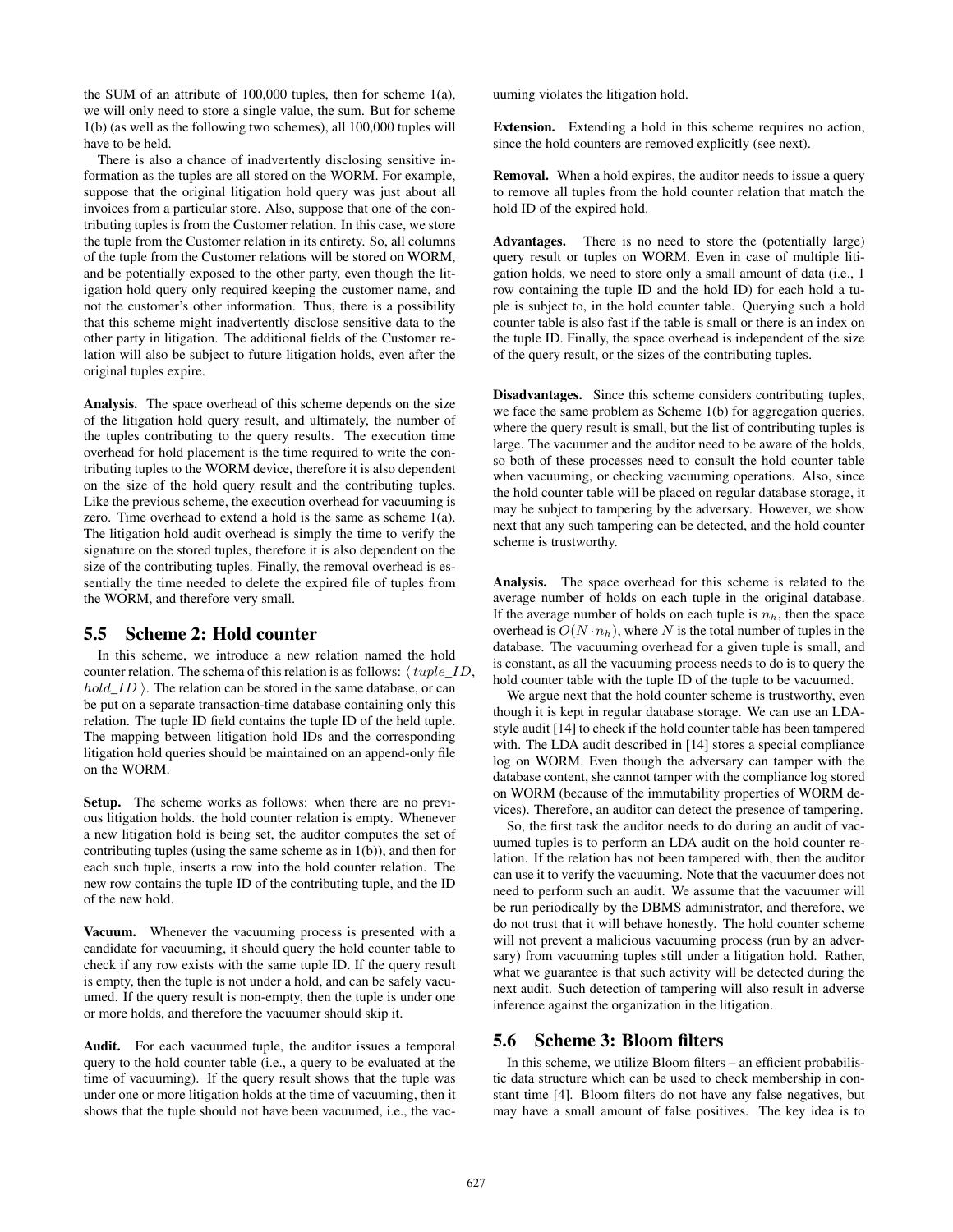create one Bloom filter per hold, and use them to check for memberships during vacuuming and audits.

Setup. Like schemes 1(b) and 2, the auditor first finds the list of contributing tuples. Then, the auditor creates a Bloom filter for the contributing tuples. The Bloom filter is signed by the auditor and both the filter and the signature are stored on WORM in a file. The expiration time of the file containing the Bloom filter is equal to the hold expiration time.

For a given number of tuples and a fixed false positive probability, the two parameters in building a Bloom filter are the number of hash functions, and the size of the Bloom filter. Based on this, we can compute the size of the Bloom filter. For example, for 4 hash functions and  $2.5*10^{-5}$  false positive probability, we need 32 bits per inserted tuple. This will cause a false positive only for 1 in 25,000 tuples. We can also choose to have a fixed size for all of our Bloom filters, in which case the false positive probability will vary. We can save space by using compressed Bloom filters as described in [15].

Bloom filters can also be merged by taking a bitwise OR of the filters. This increases the false positive rates. What the auditor can do here is to store the individual Bloom filters per hold, as well as maintain a global filter. This will help optimize vacuuming.

Vacuum. During vacuuming, the vacuuming process checks the unexpired Bloom filters to see if a given tuple falls under any litigation holds. An expired tuple may have been originally inserted into the database *after* some Bloom filters (and the corresponding holds) had been placed. So, for each expired tuple, we only check the Bloom filters (i.e. holds) created after the commit time for the transaction corresponding to that tuple – we ignore all holds placed before the commit timestamp of that tuple. For matching against multiple Bloom filters (all having the same number of hash functions), we only need to hash the tuple key once per hash function, and then match it together with all the unexpired Bloom filters. To make this faster, we can also match against the union of similar sized Bloom filters (or the global Bloom filter, which is the union of all existing unexpired Bloom filters). If there is no hit in the global Bloom filter, then the tuple is not subject to a hold. If there is a hit, then the vacuumer can check the tuple against the individual per-hold Bloom filters to check if the tuple falls under any of them.

Audit. The auditor examines the vacuumed tuples, and checks whether each was a member of any Bloom filter stored in the WORM and still active at the time of the shredding. To root out false positives, the auditor can do other checks after getting a hit in a stored Bloom filter with a given tuple. This might involve checking the litigation hold query specification, and then seeing if this tuple will be included in the query result. Depending upon the nature of the query, this may be very complex. Therefore, it is best to use large Bloom filters to reduce the error rate to very low. For each 4.8 bits per tuple added to a Bloom filter, we can reduce the error rate by a factor of 10.

Extension. To extend a hold, the expiration time of the file containing the Bloom filter corresponding to the hold needs to be extended to the new hold end time. Like scheme 1(b), depending on the WORM mechanism, this can be done by extending the file's expiration time.

Removal. When the litigation hold ends, the file on WORM containing the Bloom filter should expire (since its expiration time is equal to the hold end time). Then the expired hold can be deleted by the WORM administrator. All global filters must be recomputed at that point.

Advantages. Space overhead of a Bloom filter is much lower than many other schemes. For 1% error rate, we need only 9.6 bits per tuple, regardless of the size of the tuple. Membership tests also takes a constant time (dependent on  $k$  – the number of bits in the bloom filter). Also, WORM stores only the Bloom filter, not the actual tuples, so accidental disclosure of sensitive information is prevented. If opportunistic opponent lawyers subpoena Bloom filters to examine the contents, a Bloom filter by itself will reveal little about the data because of the one way nature of the hash functions.

Disadvantages. In this scheme, we need to check each tuple against the existing Bloom filters. Since companies face many lawsuits at a time, there may be many Bloom filters existing at any time. So, the cost to check against each Bloom filter adds up. As shown above, we can optimize this by maintaining a global Bloom filter, and only in case of a hit on the global filter, we can check the individual per-hold Bloom filters. The global filter must be recomputed each time a hold is dropped.

The other big disadvantage is the presence of false positives. While we can design filters to have a very low false positive probability, with a large number of tuples in the database, we are bound to have false positives. What we need to do in case of false positives depends on the nature of the data and the organizational policy. One can choose to keep the tuple – this means the tuple was retained past its expiration even though it was not under a hold. Detailed checks to determine whether this tuple actually belonged to the hold (corresponding to the Bloom filter where the tuple found a match) will only slow down the vacuuming operation. On the other hand, many privacy laws require mandatory deletion or shredding of tuples beyond its lifetime, so in such cases retaining a false positive tuple may be illegal. In such situations, another scheme must be used.

Analysis. Hold placement time is the time to create a Bloom filter. This is dependent on the number of tuples under the hold. The vacuuming process involves a check for each expired tuple in each Bloom filter. For each tuple, we incur the cost of hashing the tuple key using the  $k$  hash functions. Using the various optimizations in the hash process, we can reduce this time. Auditing also involves a Bloom filter membership check. Removal of a hold is simply the time needed to expire a file from the WORM and recompute any global filters. This scheme cannot be used when laws mandate shredding of expired tuples, due to the scheme false positives.

#### 5.7 Discussion

The four schemes described above have different pros and cons associated with them. Here we compare the schemes in different scenarios:

Size of query result. When the query result is small, but is computed from a large number of tuples, storing the result only using scheme 1(a) would incur the lowest space overhead. For example, in the scenario where we have an aggregation query (e.g., sum of all orders), then storing the result will involve storing only a single value. Storing all tuples used to compute the sum will cause a huge overhead if the scope of the query is large. Storing a Bloom filter will cost slightly less, but we still will require a lot of space.

If the size of the query result is very large, then the hold counter approach or Bloom filter approach becomes cheaper than the first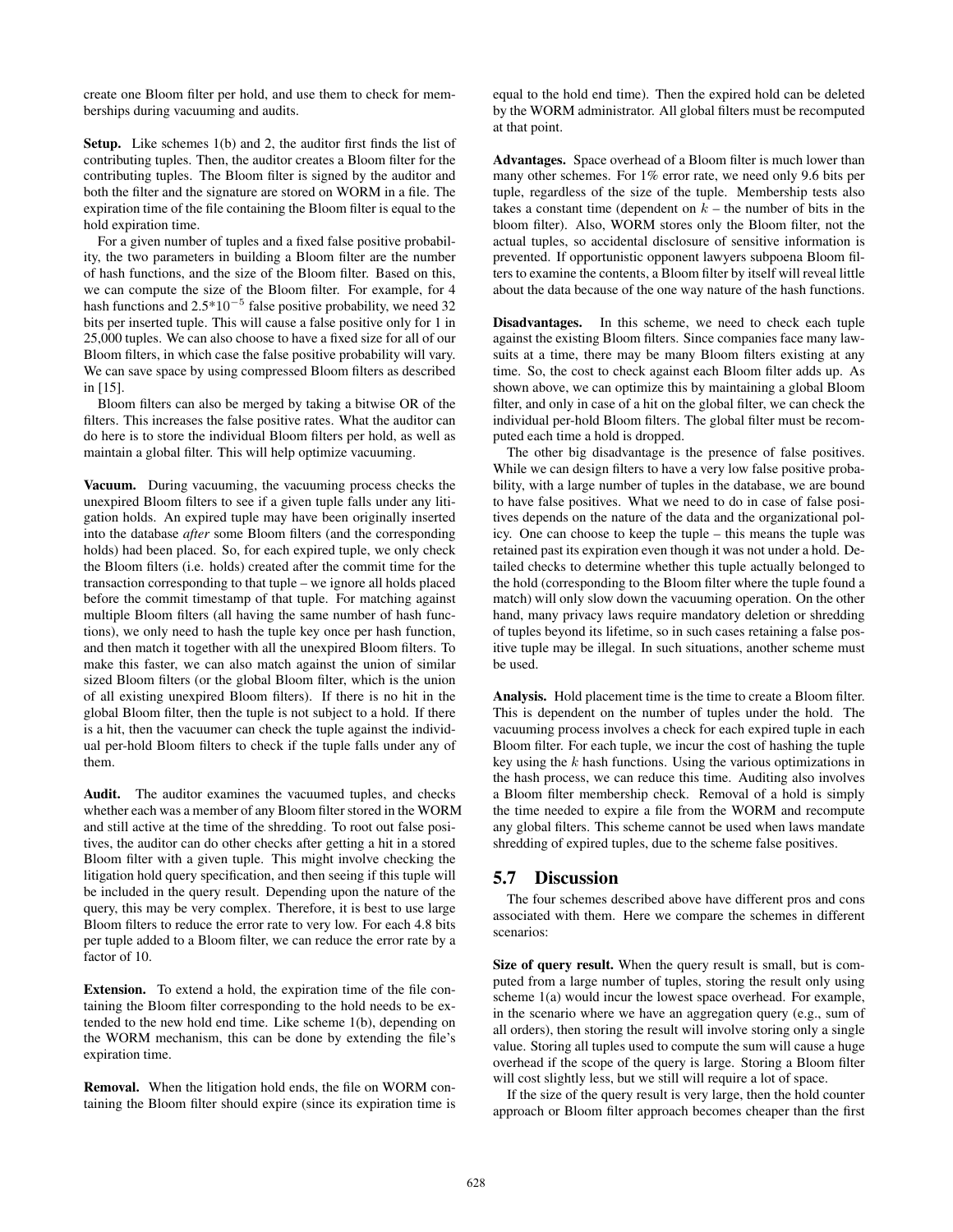two approaches. For example, if the result involves 100,000 tuples, then we store only 400,000 bytes for the Bloom filter (using 32 bits per tuple). But for the first two approaches, we have to store the entire 100,000 tuples or a projection of them, which imposes a lot of space overhead.

Audit and vacuum overheads. The first two approaches of storing results or tuples cost zero overhead in vacuuming. Tuples that expire can be shredded during the vacuuming process. For both the hold counter and Bloom filter approaches, we incur the additional cost of checking the hold counter or Bloom filter when examining expired tuples. The cost may be smaller in case of a hold counter as we only need to query the hold counter relation once, no matter how many holds there are, whereas in a Bloom filter, we have to check against all existing Bloom filters.

Querying held data. Since in the hold counter scheme and the Bloom filter scheme, the tuples stay in the database, it is easy to run different types of queries on them. However, in the first two schemes (store hold query results, and store contributing tuples), we need an additional step of exporting the result or the contributing tuples to a new database.

Overlapping holds. If there are overlapping litigation holds, then the first two schemes of storing contributing tuples or results will incur large overheads. In case of Bloom filters, we also would need to store multiple Bloom filters (unless we merge them using a bitwise OR at the cost of larger error probability). But in such a case, the hold counter approach works the best, as we incur only a small additional cost per new hold on each tuple.

We can of course use a hybrid approach, adapting the scheme based on the nature of the query. The initialization phase is common for all four schemes. So, we can design a hybrid scheme that uses the common initialization phase, and then based on the nature of the query, chooses one of the four schemes. This increases the workload of the vacuumer, as it has to check both the hold counter relation and any Bloom filters to determine if a tuple belongs to any holds (the first two schemes do not impact the vacuumer). If the number of holds is large, with multiple overlaps, the hold counter scheme may perform better than a Bloom filter, because the new Bloom filter will mean one additional filter to check for any expired tuple.

## 6. TRUSTWORTHY VACUUMING

In this section, we present a generic framework for auditing the vacuuming operation in a database. We start with the formal definition of vacuuming, and then explain the auditable vacuuming problem.

## 6.1 Definitions

Vacuuming in a transaction-time database corresponds to the systematic removal of expired database content and its supporting structures. In a transaction-time database, there are no deletions of tuples during regular transactions. Vacuuming is the only legal operation that can remove old versions of tuples. We can generalize the vacuuming process as a policy compliance problem as follows:

DEFINITION 1. *Vacuuming is a process* V acuum(D, I)*, which takes a database* D *and* I *(information about expiration times of the tuples or the base relations, and existing litigation holds) as in*put, and produces a new database  $D'$  as output, where tuples in  $D'$ *are a subset of the tuples in* D*, and* D 0 *is produced by shredding*

*expired tuples from* D *while adhering to the expiration and litigation hold constraints.*

A *vacuuming event*  $V(t_{vac})$  is a session of vacuuming initiated at time  $t_{vac}$  by the vacuuming process (vacuumer). A trustworthy vacuuming scheme is one where any vacuuming action can be verified for expiration and litigation hold policy compliance by an auditor at a later time.

## 6.2 A Framework for Auditing Vacuuming

Here, we propose a scheme to audit vacuuming events. Our scheme depends on a trustworthy method of finding the transaction times. To illustrate our scheme, we use the Log-consistent Database Architecture (LDA) as described by Mitra et. al. [14]. However, the scheme is generic enough so that any trustworthy scheme for finding the transaction times will be useful here. Recall that, in LDA, a special compliance log (where all tuple insertions and vacuuming are recorded) is stored in the WORM.

To initiate a vacuuming audit, the auditor first needs to perform an integrity audit (e.g., as done in LDA). A vacuuming event is valid if it did not vacuum any unexpired tuples, and it did not remove any expired tuples that are under one or more litigation holds. Therefore, the auditor needs a trustworthy method of knowing the expiration times of the tuples, and the set of litigation holds. The former can be found from the retention policies for the base relations for the tuples. For example, certain business records must be kept for 7 years according to SOX, so the expiration time for such tuples is set accordingly. This information about the expiration times for different relations can be stored on a file on WORM.

The main challenge in auditing a vacuuming event is to ensure that the vacuuming did not violate the existing expiration and litigation holds at the time of vacuuming. To audit this, the first task is to determine the time  $t_{vac}$  of the vacuuming event. We do not trust the vacuumer, so any statements made by the vacuumer about the vacuuming event time cannot be trusted. In LDA, the auditor can determine  $t_{vac}$  in a trustworthy manner by looking at the compliance log. The commit time of the transaction that vacuumed a tuple gives us the time  $t_{vac}$  for that tuple. In case of segmented compliance logs, the auditor can needs to identify the compliance log file segment containing for the tuple. The timestamp of the log file segment is the vacuuming event time  $t_{vac}$  for the tuple. Note that, there is a margin of error here, equal to twice the regret interval parameter of LDA.

We do however require that the vacuumer notes the start times for vacuuming operations in an append-only file on WORM. At the start of an audit, the auditor checks this file containing the start times for vacuuming operations since the last audit, and looks up the corresponding compliance log file segments of LDA. While we do not trust the vacuumer, the adversary gains nothing by lying about the vacuum start times. This is because if the adversary lies about the vacuum operation start times, then the auditor will detect that when she performs an integrity audit (where she needs to match the previous database state plus the newly inserted tuple and sans the vacuumed tuple with the current database state). If the claimed vacuuming operation start times and the timestamp on the corresponding log file do not match within a margin of one regret interval, then the auditor must consider it as a tampering attempt. Also, if the adversary does not note a vacuuming operation start time in the file containing the list of vacuuming operations, then the corresponding tuples will not be included in the tuple completeness check (described below). So, the adversary gains nothing by misstating or not stating the vacuuming operation start times.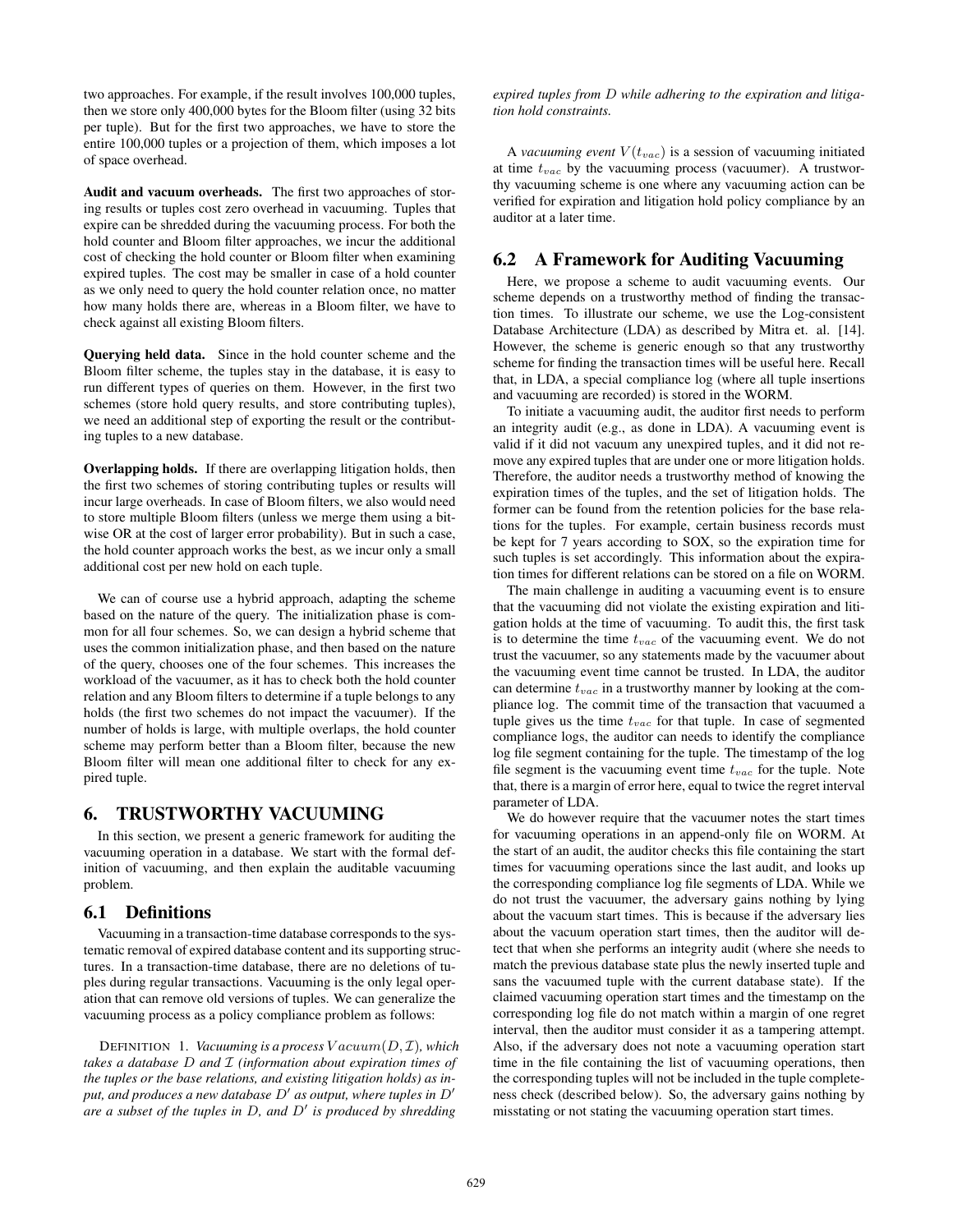Once the auditor figures out  $t_{vac}$ , she then accesses the policy repository to fetch the policies effective at that time, and the litigation holds and expiration information from the vacuuming information repository. The policy repository contains a set of files containing the set of policies for a given time period. The last write times of these policy files indicate which policies were in effect during a given vacuuming event. To check policy compliance at time  $t_{vac}$ , the auditor locates the policy file corresponding to that time, and reads the policies. The policy files should be signed by the auditor. If the policies rarely change, then the policies can be built into the vacuumer.

The auditor then accesses the vacuuming information repository and reads the supporting information. For example, the expiration times of different relations, and the litigation holds in effect, and other related information.

We present the algorithm for auditing vacuuming events below. Here we assume that  $\mathcal L$  is the no-crash version of the compliance log, as stored in the WORM in the LDA architecture.

#### Audit  $(\mathcal{L}, \mathcal{I})$

- 1: Let  $\mathcal{L} = \{L_1, L_2, \cdots, L_n\}$  be the LDA compliance log (consisting of chronologically ordered log files  $L_1 \cdots L_n$ )
- 2: Let  $\mathcal I$  be the set of supporting vacuuming information, also sorted chronologically
- {Find the list of vacuuming events in  $\mathcal{L}$ }
- 3:  $V \leftarrow findVacEvents(\mathcal{L})$
- {For each vacuuming event, check policy compliance}
- 4: for all  $\textit{vacEvent} \in V$  do
- 5:  $t_{vac} \leftarrow getTimeStamp(vacEvent)$

{Get hold information and retention periods at time  $t_{vac}$ } 6:  $I_{t_{vac}} \leftarrow getInfo(\mathcal{I}, t_{vac})$ 

- 7: for all  $tuple \in vacEvent$  do
- 8: if (has Expired(tuple,  $t_{vac}$ ,  $get Exploration Time (tuple,$  $\mathcal{I}_{t_{\text{max}}}$ ))==FALSE) then
- 9: return AUDIT\_FAIL
- 10: end if
- {check if tuple was under a hold}
- 11: if (wasHeld(tuple,  $t_{vac}$ , getHold(tuple,  $\mathcal{I}_{t_{vac}}$ ))==TRUE) then
- 12: return AUDIT FAIL
- 13: end if
- 14: end for
- 15: end for
- 16: return AUDIT\_PASS

## 6.3 Efficient vacuum-aware audits

During a regular audit in LDA, the auditor checks if the final database state is equal to the last database snapshot plus the new tuples noted in the compliance log. In terms of the hashes, this means that the hash of the tuples in the final database state should be equal to the hash of the tuples in the previous database snapshot plus the set of tuples inserted since then (as noted in the compliance log). Slightly abusing notation we can write this tuple completeness check of LDA as,  $H(D_f) = H(D_o \cup L)$ , where  $D_f$  is the final DB state,  $D<sub>o</sub>$  is the previous DB snapshot, and L is the set of tuples that were part of the committed transactions as found in the compliance log.

However, the tuple completeness check does not hold when there are vacuuming events. This is because the new database state does not include tuples that have been vacuumed since the last audit. The old database snapshot stored on WORM contained the vacuumed tuples, so the union of the tuples in the old snapshot and the newly inserted tuples (as found from the compliance log) do not equal the tuples in the current database state. To take into account the effect of vacuuming, LDA provides the following refinement: the auditor finds the list of vacuumed tuples from the "shredded tuple" records of the compliance log. Then the auditor finds the corresponding pages in the previous database snapshot, and recomputes the hash of those pages, and ultimately recomputes the hash of the previous snapshot. Unfortunately, this refinement is inefficient, as it requires the auditor to recompute the hash of the previous database instance, rather than using the hash value from the previous audit (stored on WORM).

To make this efficient, we propose to enhance the LDA auditing scheme as follows: we redefine the vacuum-aware tuple completeness check as  $H(D_f) = H(D_o \cup L - V)$ , where V is the set of vacuumed tuples. Since we used an additive hash function in LDA, this is difficult to compute. We can rewrite the above equation as follows:  $H(D_f \cup V) = H(D_o \cup L)$ . In other words, the auditor simply checks if the union of the tuples in the final database state and the vacuumed tuples equal the union of tuples in the previous database snapshot, and the newly inserted tuples found in the compliance log. By using this tweak, we can use the old database snapshot hash stored during the last audit, rather than recomputing it.

## 7. EXPERIMENTAL EVALUATION

Setup. To evaluate the schemes, we used MySQL 5.1.34. The DBMS was hosted in a machine with a Pentium dual core 2.8 GHz processor, 512KB L2 cache, 4GB RAM, and a 1TB hard disk. We simulated the WORM server using a Pentium 2.8 GHz single core processor, 512KB L2 cache, with a portion of its local disks exported as an NFS volume. All the machines ran on Linux with kernel 2.6.11.

Dataset. To initialize our experiments, we ran 100,000 TPC-C transactions with a 512 MB DBMS cache and a 10 warehouse TPC-C configuration. We used the STOCK relation for placement of our holds.

Queries. We created five different holds on the STOCK relation of TPC-C. Each of the holds except the last one are queries that choose three attributes from the STOCK relations – the stock ID, the warehouse ID, and the quantity. The first four holds are designed using a query as follows:

#### SELECT  $s_id$ ,  $s_{w_id}$ , quantity FROM STOCK WHERE condition

Here based on the condition used, different number of rows are returned in the result. We designed the condition so that, the first hold, Q1, covers 1% of tuples, the second hold Q2 covers 10% tuples, the third hold Q3 is actually a combination of 5 different queries, each of which cover 10% of the tuples, and all of these holds overlap (i.e., the holds cover the same tuples). The fourth hold Q4 covers 50% of tuples, and the fifth hold Q5 also covers 50% of the tuples, but this hold differs from other holds in that the query is an aggregation query instead of a selection query (i.e., SE-LECT SUM(quantity) FROM STOCK WHERE condition). For the STOCK relation obtained after running 100,000 TPC-C transactions, the total number of tuples in the relation is 1,455,652.

For the hold counter scheme, we allocated 2 bytes for the hold ID, and 4 bytes for the tuple ID, resulting in a total of 6 bytes for each hold counter entry. For the Bloom filter scheme, we used 32 bits per tuple, and 4 hash functions, giving us an error probability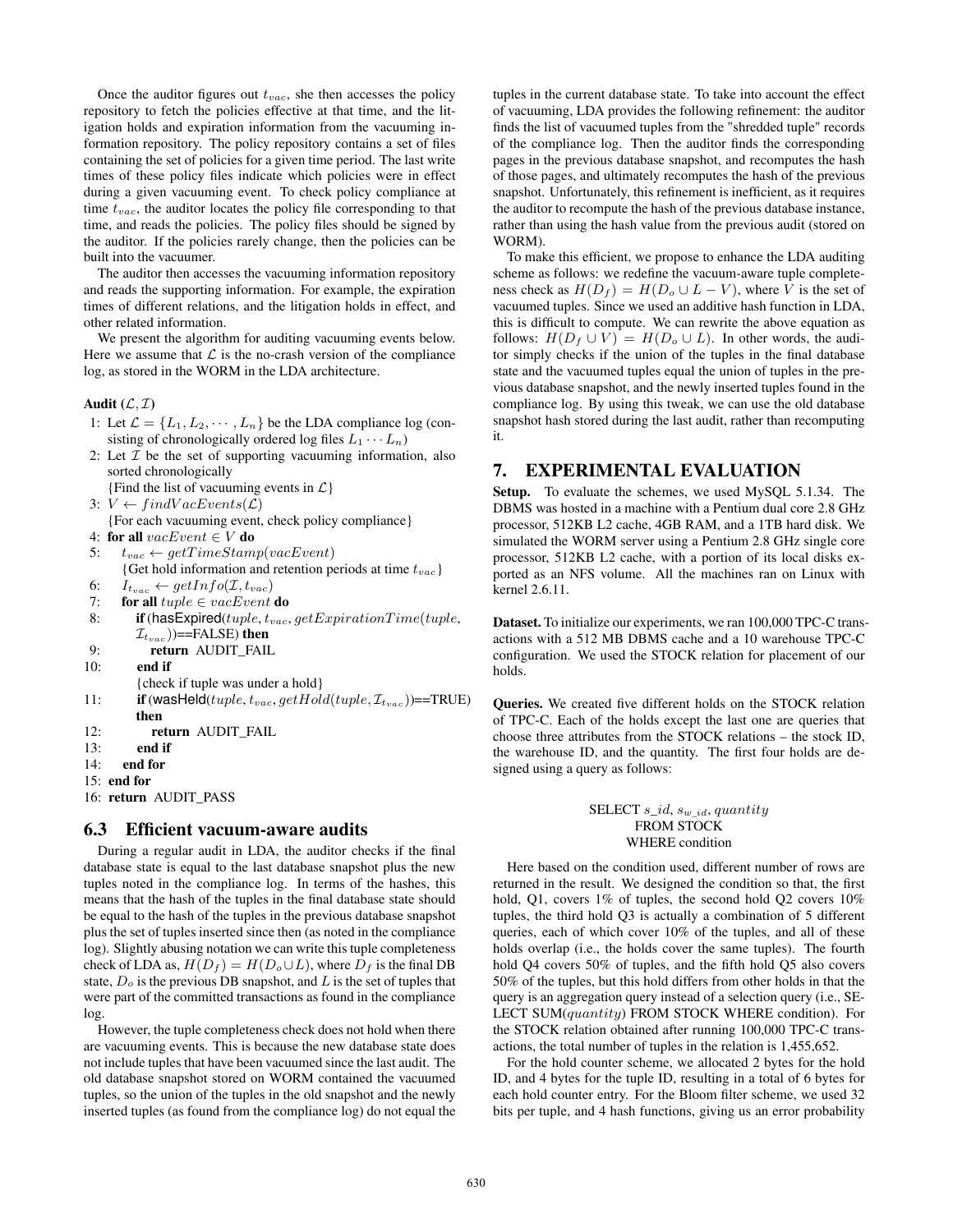





Figure 3: Hold placement time.

of  $2.5*10^{-5}$ . For the first scheme, the view has 3 columns per row, requiring a total of 64 bits per row.

For each case, we measure the space requirements, hold placement time, vacuum overhead, and hold removal time.

Space overhead. The space requirements for the four schemes using the four queries are shown in Figure 2 (using logarithmic scale for space requirement on WORM). Holding all tuples costs almost 74 times than holding just the 3 columns of the tuples. In our setup, the Bloom filter approach requires the least amount of space.

However, for aggregation queries, the scenario changes. For Q5, the cost of all schemes except the first scheme of storing results is the same as Q4. But the space requirement of the scheme of storing results only, is drastically small – equal to the resulting value (4 bytes).

Hold placement time. The hold placement times are shown in Figure 3. Here, the scheme for storing the view results incurs the least amount of time. The cost of storing the tuples incurs the highest time overhead, as it has to store a lot of data.



Figure 4: Hold removal time.

Vacuuming time. The vacuuming overheads for the first two schemes (storing results and storing tuples) are zero. For the hold counter scheme, it is the time to query the hold counter relation. For the Bloom filter based scheme, it is the time to read the existing Bloom filters, and to check each tuple against them. We assume that at each vacuuming session, 1% of the tuples, i.e., 14,556 tuples expire, and would have to be checked against the hold counter relation or the Bloom filters. For this part of the experiment, we also assume that the holds Q1 (a single hold) and Q3 (5 overlapping holds) are present. We precomputed the list of expired tuples, and measured the time overhead in terms of the time needed to query the hold counter table, and the time to match the tuples against the Bloom filters. Our experiments show that for a single hold, hold counter scheme requires about 0.04 seconds to check for 14,556 expired tuples, whereas the Bloom filter takes about 0.06 seconds to check these tuples against the Bloom filter. But when we have multiple holds at the same time (such as Q3), hold counters still need the same time (0.04 seconds), while the Bloom filter takes approximately 0.45 seconds to check against the five Bloom filters. It shows that the vacuuming overhead is lower for the hold counter scheme when there are many holds.

Hold removal time. We measured the time to remove a hold. Figure 4 shows the hold removal times. For the hold result, hold tuple, and Bloom filter schemes, the time to remove hold is simply the time to delete the corresponding (expired) file from the WORM. (Since the file's retention period is over by then, the WORM allows removal of the file). So, hold removal time for these schemes is extremely small. But for the hold counter scheme, removal of a hold involves sending a query to the hold counter relation to remove the rows corresponding to the removed hold. In our setup, it took MySQL 2.135 seconds to remove about 0.7 million entries from the hold counter table for Q3, Q4, and Q5. While this is higher compared to the other schemes, the absolute time is still reasonable.

## 8. RELATED WORK

The concept of litigation hold is new in the context of relational databases. Most of the existing research focus on forensic analysis of databases. However, litigation holds are special cases where the usual database retention policies are suspended. That is, in litigation holds, legitimate database operations on held should be suspended. The same operation would not have caused an audit failure